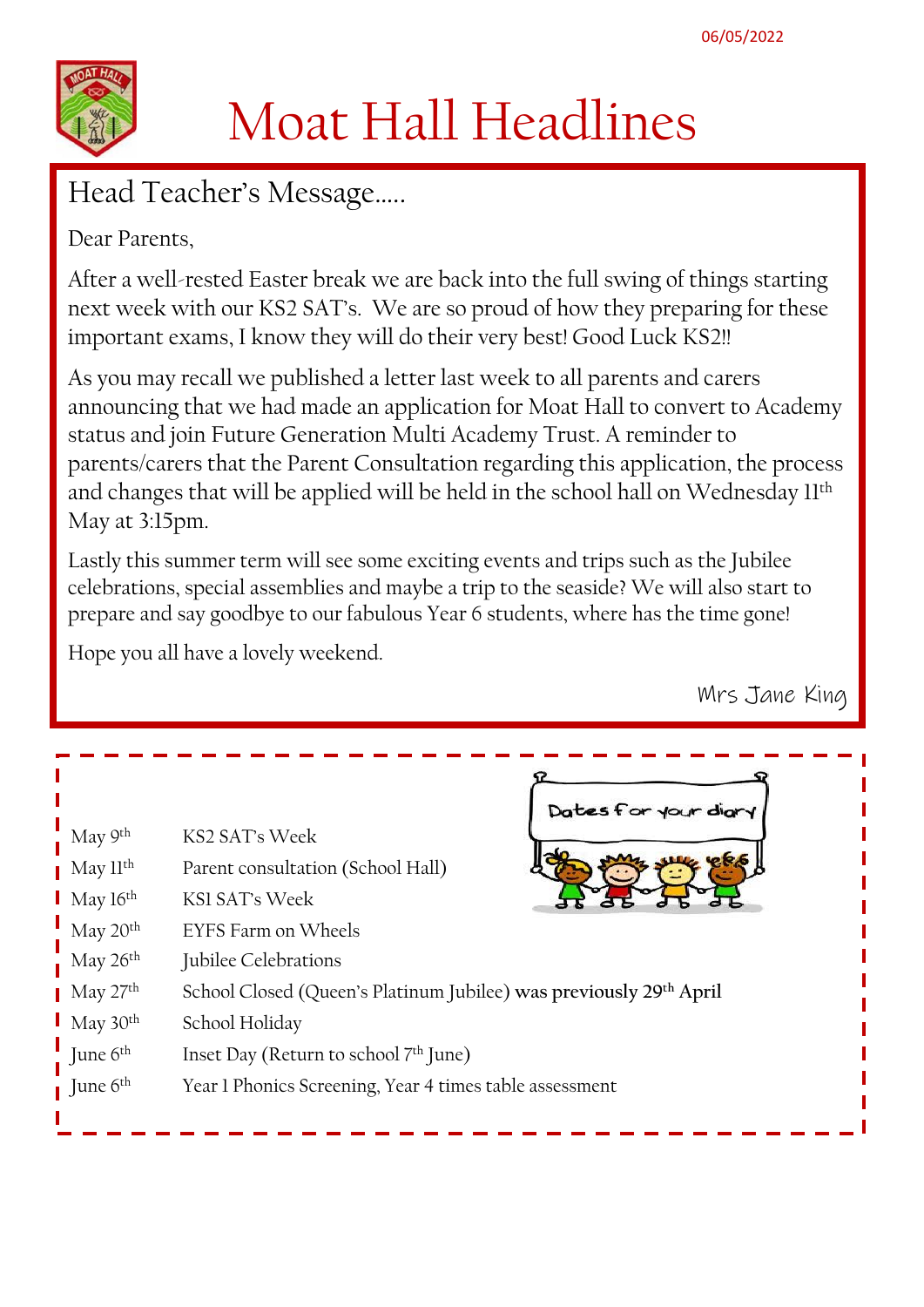#### **ATTENDANCE!**



It is important that children attend school EVERY DAY! Please ensure that your child is on time every day, gates are open at 8:30am until 8:50am. **If you child is unwell please use Absence Class Dojo to inform Mrs Hutton of your child's absence**. You will need to contact every morning they are absent. Any absence not reported will be classed as unauthorised.

| <b>RB</b> Butterflies | 88.31% |
|-----------------------|--------|
| <b>RS</b> Butterflies | 83.66% |
| 1 Leeds               | 78.14% |
| $1/2$ Ludlow          | 91.03% |
| 2 Dover               | 92.49% |
| 3 Stirling            | 91.83% |
| 4 Balmoral            | 89.34% |
| 4 Windsor             | 92.94% |
| 5 Edinburgh           | 96.16% |
| 5 Warwick             | 96.86% |
| 6 Conwy               | 96.87% |
| 6 Harlech             | 89.43% |

## HOLIDAY BOOKINGS

We are aware that some parents are booking holidays abroad this year. DfE instructs schools not to authorise **any** holidays during school term. School will issue fines **unless** there are exceptional circumstances (and subject to child's attendance). Again, this is directed from the DFE.

Please keep us informed if you intend to take your child out of school so we can code the register accordingly. Non reported absence will be classed as unauthorised and passed to Stafford Council attendance

Further information can be found here;

https://www.staffordshire.gov.uk/Education/Educ ation-welfare/Attendance.aspx

Can we please remind parents any queries regarding their

schoolmoney account to contact the School Money team on 01922476695

(Option 3) the team are based at St Johns Primary, you do not have the wrong number!

# STAFF UPDATES

We are so excited to confirm that Mrs Wayland has given birth to a beautiful baby boy! We are very much looking forward to meeting little Noah!



# Welcome!!

We have welcomed some I **new members of the team to I I** Moat Hall.

Ms Allaway, Teaching Assistant in Year 1 joined us after the Easter break and Ms Cooley, Clerical Assistant will joining us next week.